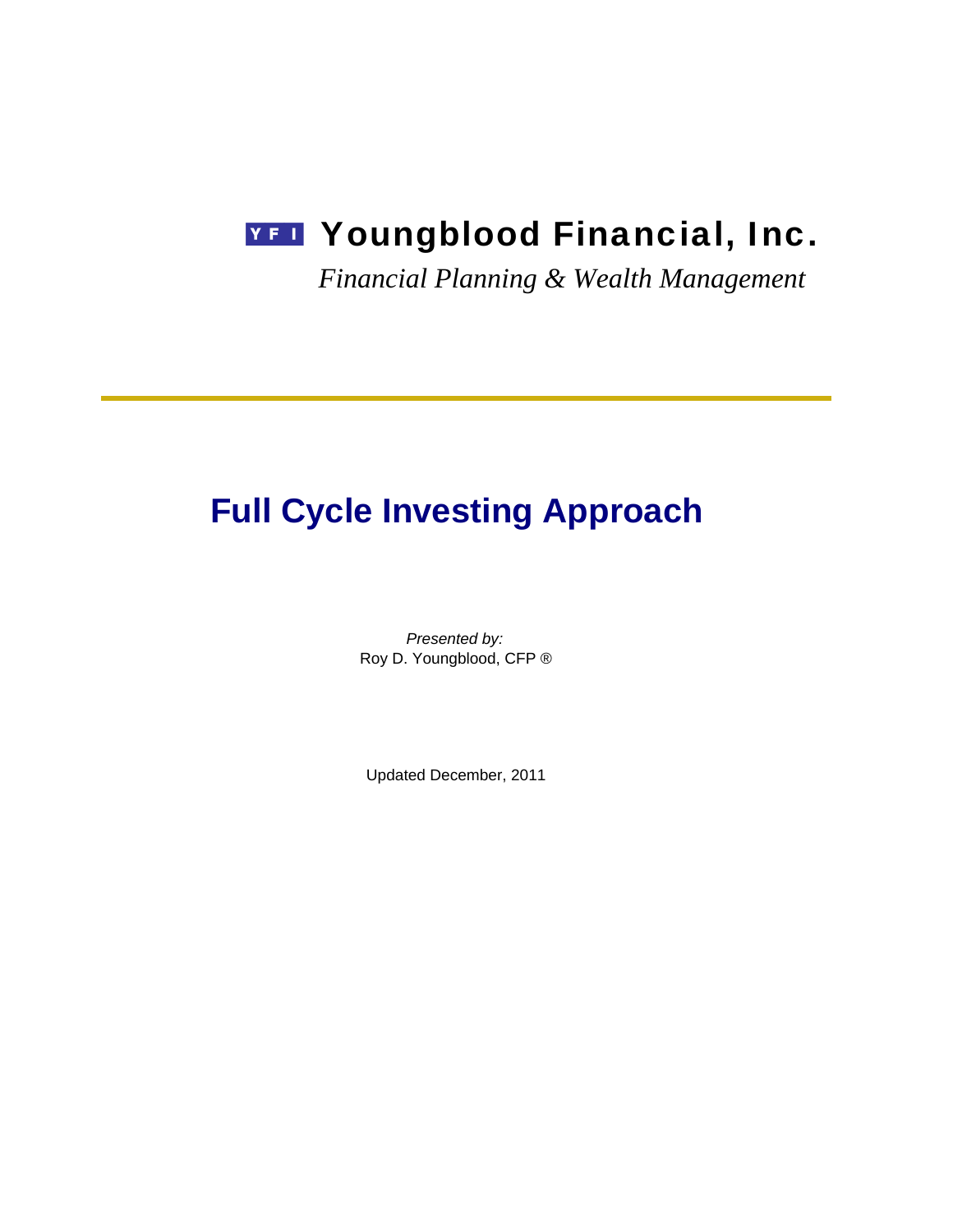## **Full Cycle Investing**

### *Introduction*

An investor that owned an S&P 500 index fund for all of 2008 suffered a decline of (37%), remarkably similar to those in the index from 2000-2002 who suffered a three-year decline of (37.7%). Investors that took too much risk saw their portfolio damaged, those near retirement saw the retirement-date pushed out by years, and some NASDAQ investors were nearly wiped out. All learned an important lesson about market volatility, which is that the prudent investor must consider how the portfolio will perform over the "*full cycle*" of up and down markets. As an investment advisor I seek to clearly articulate for clients how careful diversification can greatly reduce risk while maintaining attractive risk-adjusted returns across the long-term economic ups and downs that can be called the "*full cycle*".

The analysis to demonstrate this "Full Cycle" approach is attached for one of our five Model Portfolios. As the growth-chart for this example portfolio shows the Full Cycle approach may fall behind during boom years (e.g., 1998-1999) but it tends to take the lead again during difficult markets (e.g., 2008 or 2000-2002), when the superior diversification really pays off. The reports shows that the "Conservative" portfolio beat the S&P 500's compound performance over the recent ten-year period at 50% of the risk, while the "Moderately-Aggressive" portfolio provided 130% of the market's returns at approximately seventy percent of the risk!

We at Youngblood Financial are not passive investors. In a constantly changing world we believe that investment returns are enhanced by regular account rebalancing, and ongoing monitoring / adjustment of the client's Investment Policy. Rebalancing and fine-tuning your Investment Policy allows us to overweight styles and sectors that we predict will outperform (add alpha) and underweight styles and sectors that have peaked (lack alpha).

## *Caveats*

Past performance is no guarantee of future performance. Future returns may be higher or lower than historic returns. Data provided are as of 11/1/11 from sources believed to be accurate and reliable. All performance data reflect semi-annual rebalancing.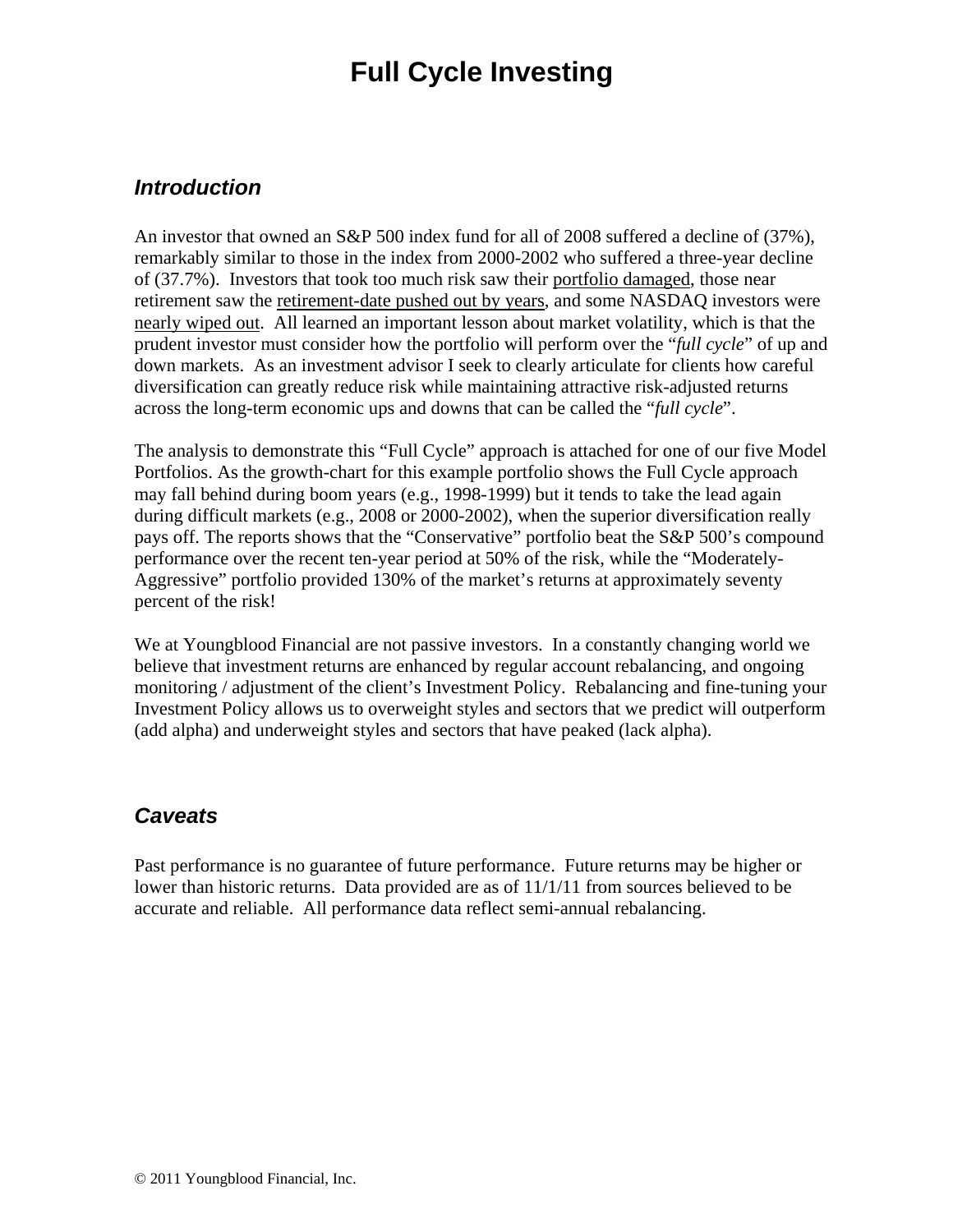## **Full Cycle Investing - Mod-Aggressive Portfolio**

| <b>Monthly Portfolio Returns</b> |         |         |         |         |         |         |         |         |          |         |         |         |
|----------------------------------|---------|---------|---------|---------|---------|---------|---------|---------|----------|---------|---------|---------|
| Year                             | 2000    | 2001    | 2002    | 2003    | 2004    | 2005    | 2006    | 2007    | 2008     | 2009    | 2010    | 2011    |
| January                          | $-1.5%$ | 1.0%    | $-0.2%$ | $-2.2%$ | 3.0%    | $-2.2%$ | 4.1%    | 2.4%    | $-4.5%$  | $-6.3%$ | $-2.0%$ | 1.8%    |
| February                         | 0.5%    | $-0.2%$ | 0.5%    | $-1.6%$ | 1.8%    | 2.4%    | 0.2%    | $-0.8%$ | $-2.1%$  | $-9.3%$ | 2.2%    | 3.3%    |
| March                            | 6.2%    | $-2.5%$ | 4.3%    | 0.6%    | $-0.1%$ | $-0.9%$ | 2.0%    | 1.1%    | $-1.4%$  | 7.0%    | 5.7%    | 0.9%    |
| April                            | 1.8%    | 4.5%    | $-0.7%$ | 5.7%    | $-2.7%$ | $-1.5%$ | $1.0\%$ | 3.3%    | 3.9%     | 10.5%   | 1.5%    | 3.5%    |
| May                              | 0.3%    | 2.6%    | 0.1%    | 6.4%    | 0.9%    | 2.8%    | $-2.4%$ | 2.3%    | 2.0%     | 5.8%    | $-6.7%$ | $-0.4%$ |
| June                             | 0.7%    | $0.0\%$ | $-3.9%$ | 1.7%    | 2.4%    | 1.6%    | 0.1%    | $-1.9%$ | $-7.5%$  | 0.4%    | $-4.1%$ | $-1.5%$ |
| July                             | 1.8%    | 0.5%    | $-6.4%$ | 2.3%    | $-2.8%$ | 3.6%    | 0.9%    | $-3.3%$ | 1.3%     | 7.5%    | 5.3%    | $-2.9%$ |
| August                           | 3.7%    | $-1.0%$ | 1.0%    | 2.0%    | 0.8%    | 0.0%    | 2.1%    | 0.7%    | 0.9%     | 2.9%    | $-3.7%$ | $-5.2%$ |
| September                        | 0.8%    | $-7.1%$ | $-6.5%$ | 0.2%    | 1.9%    | 0.8%    | 1.8%    | 2.4%    | $-8.4\%$ | 4.7%    | 9.5%    | $-7.5%$ |
| October                          | 1.5%    | 1.4%    | 2.6%    | 4.3%    | 1.6%    | $-2.2%$ | 2.8%    | 1.3%    | $-16.5%$ | $-2.8%$ | 3.3%    | 6.5%    |
| November                         | $-0.2%$ | 5.5%    | 5.2%    | 2.4%    | 4.8%    | 2.8%    | 1.8%    | $-2.8%$ | $-7.4%$  | 4.3%    | 0.0%    |         |
| December                         | 7.0%    | 2.6%    | $-1.8%$ | 4.6%    | 3.6%    | 1.7%    | 1.2%    | $-1.6%$ | 4.6%     | 3.1%    | 5.9%    |         |

#### **Model Returns Vs. S&P 500**

| <b>Returns</b>     | 2000  | 2001               | 2002     | 2003  | 2004  | 2005 | 2006  | 2007    | 2008      | 2009      | 2010  | 2011    |
|--------------------|-------|--------------------|----------|-------|-------|------|-------|---------|-----------|-----------|-------|---------|
| Portfolio          | 24.8% | $6.9\%$            | $-6.3\%$ | 29.2% | 16.2% | 8.9% | 16.7% | $2.9\%$ | $-31.6\%$ | 29.3%     | 16.8% | $-2.5%$ |
| <b>S&amp;P 500</b> |       | $-9.1\%$ $-11.9\%$ | 22.0%    | 28.7% | 10.9% | 4.8% | 15.6% | $3.8\%$ | $-37.0\%$ | $-17.1\%$ | 15.1% | - 1% i  |
|                    |       |                    |          |       |       |      |       |         | 542       | 1220      |       |         |

| <b>Risk-Reward Comparison</b>            | <b>Model</b>  | S&P  | Pct SP | <b>Frequency of Declines</b>           | <b>Model</b> | S&P |
|------------------------------------------|---------------|------|--------|----------------------------------------|--------------|-----|
| Reward - Ann Cmp Rate Ret   10.55% 5.71% |               |      | 185%   | <b>Pct Negative Monthly Returns</b>    | 30%          | 43% |
| Risk - Ann'zd Std Deviation              | 14.29% 17.48% |      | 82%    | Monthly Returns worse than (4%)        | 7%           | 17% |
| <b>IReward to Risk Ratio</b>             | 0.74          | 0.33 |        | <b>Monthly Returns worse than (8%)</b> | 2%           | 5%  |

| <b>Frequency of Declines</b>        | <b>Model</b> | S&P |
|-------------------------------------|--------------|-----|
| <b>Pct Negative Monthly Returns</b> | <b>30%</b>   | 43% |
| Monthly Returns worse than (4%)     | 7%           | 17% |
| Monthly Returns worse than (8%)     | 2%           | .5% |

#### **2009 Mutual Fund and Allocation Percentage**

|                   |        | <b>Mid-Small Cap</b> |     | <b>Sectors Funds</b>        |    | International + Bonds   |     |
|-------------------|--------|----------------------|-----|-----------------------------|----|-------------------------|-----|
| Recom Large Value | $30\%$ | Recom Mid-Cap        | 15% | <b>IRecom REIT</b>          | 0% | Recom International     | 10% |
|                   |        | 15%<br>IRecom Sm-Cap |     | 14%<br><b>IRecom Health</b> |    | Recom Intl Sm-Mid       | 5%  |
|                   |        |                      |     | <b>Recom Natural Res</b>    |    | <b>IRecom Bond Fund</b> | 11% |
|                   |        |                      |     |                             |    | Recom Bal'd Fund        |     |

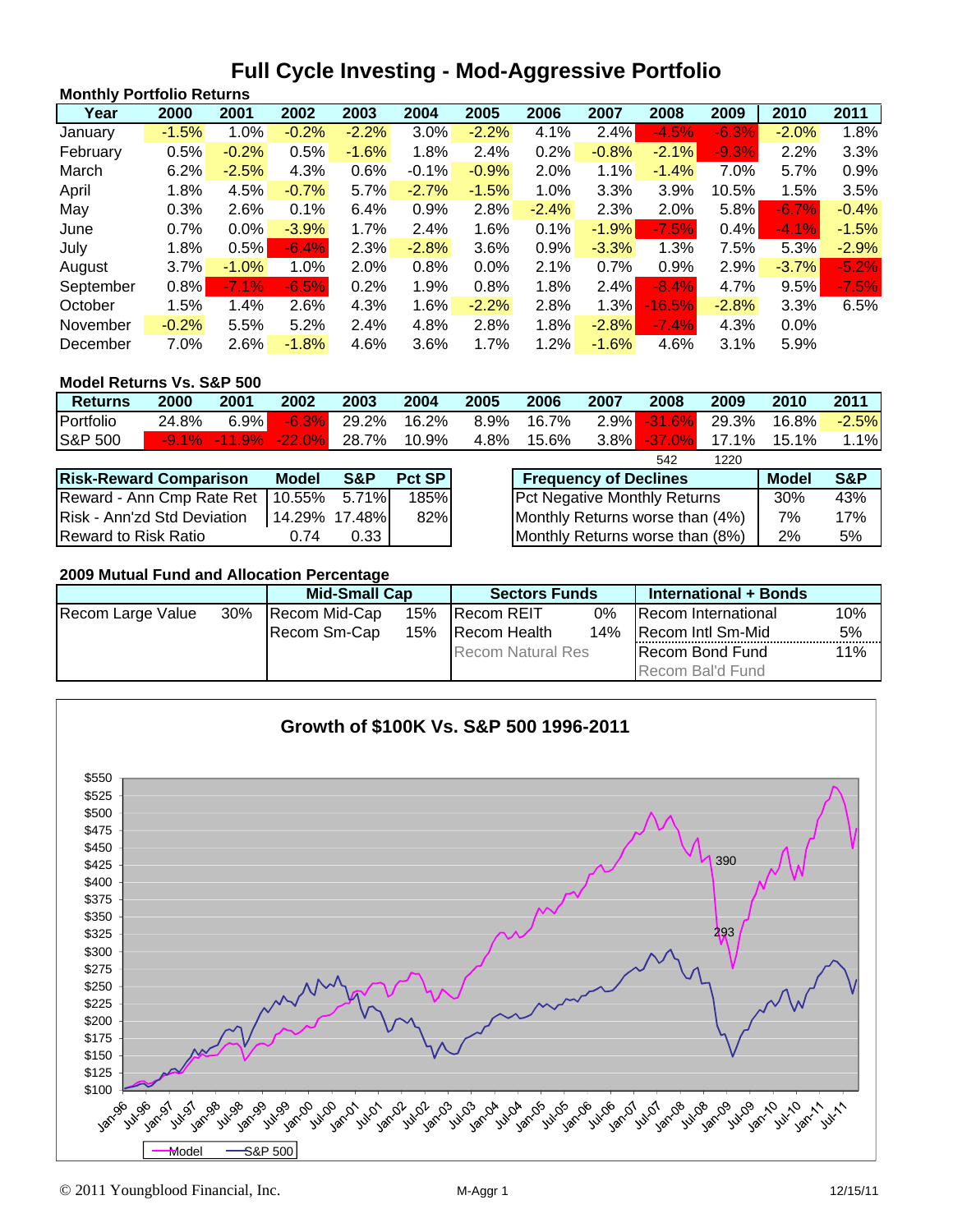